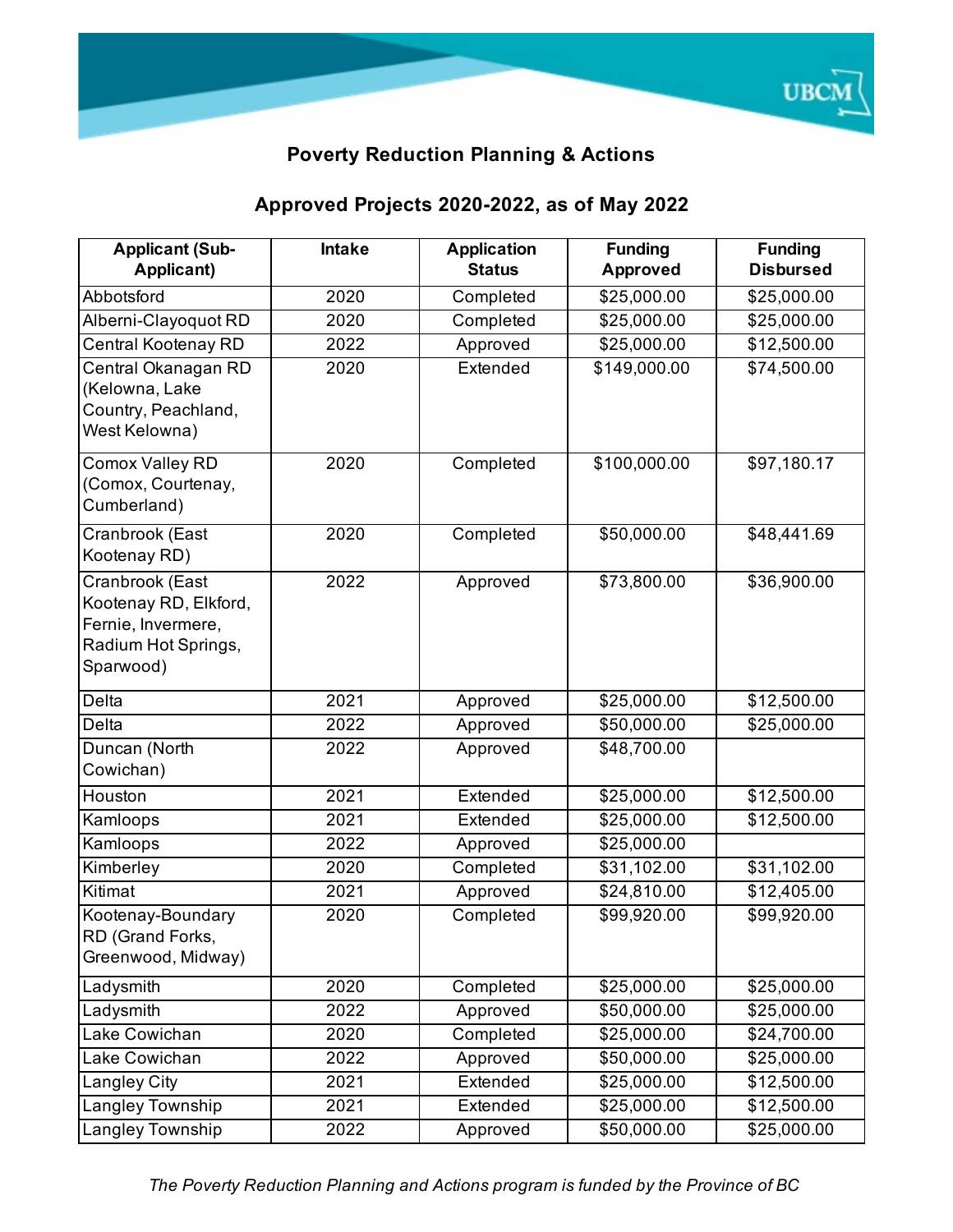| <b>Applicant (Sub-</b> | <b>Intake</b> | <b>Application</b>  | <b>Funding</b>  | <b>Funding</b>   |
|------------------------|---------------|---------------------|-----------------|------------------|
| <b>Applicant)</b>      |               | <b>Status</b>       | <b>Approved</b> | <b>Disbursed</b> |
| Maple Ridge            | 2020          | Completed           | \$25,000.00     | \$23,483.82      |
| Merritt                | 2020          | Completed           | \$25,000.00     | \$25,000.00      |
| Mission                | 2020          | Withdrawn           | \$4,519.60      | \$0.00           |
| Nakusp                 | 2020          | Completed           | \$25,000.00     | \$18,500.00      |
| Nanaimo RD (Islands    | 2020          | Completed           | \$125,000.00    | \$125,000.00     |
| Trust, Lantzville,     |               |                     |                 |                  |
| Nanaimo, Qualicum      |               |                     |                 |                  |
| Beach)                 |               |                     |                 |                  |
| Nelson                 | 2020          | Report Rec'd        | \$24,641.20     | \$12,230.60      |
| Nelson                 | 2022          | Approved            | \$50,000.00     | \$25,000.00      |
| <b>New Denver</b>      | 2020          | Completed           | \$16,885.00     | \$16,885.00      |
| New Westminster        | 2020          | Report Rec'd        | \$49,533.32     | \$24,766.66      |
| Penticton              | 2022          | Approved            | \$25,000.00     | \$12,500.00      |
| Port Alberni           | 2020          | <b>Report Rec'd</b> | \$21,950.00     | \$10,975.00      |
| Port Hardy             | 2020          | Overdue             | \$25,000.00     | \$12,500.00      |
| Port Moody (Anmore,    | 2020          | Completed           | \$85,000.00     | \$83,884.00      |
| Coquitlam, Port        |               |                     |                 |                  |
| Coquitlam)             |               |                     |                 |                  |
| Powell River (gathet   | 2020          | Completed           | \$50,000.00     | \$50,000.00      |
| RD)                    |               |                     |                 |                  |
| Prince George          | 2020          | Completed           | \$25,000.00     | \$22,273.70      |
| Prince George          | 2022          | Approved            | \$50,000.00     | \$25,000.00      |
| Quesnel                | 2020          | Completed           | \$50,000.00     | \$50,000.00      |
| Quesnel                | 2021          | Approved            | \$50,000.00     | \$25,000.00      |
| Revelstoke             | 2020          | Report Rec'd        | \$47,500.00     | \$23,750.00      |
| Revelstoke             | 2021          | Approved            | \$25,000.00     | \$12,500.00      |
| Revelstoke (Columbia   | 2022          | Approved            | \$100,000.00    |                  |
| Shuswap RD)            |               |                     |                 |                  |
| Richmond               | 2020          | Completed           | \$25,000.00     | \$25,000.00      |
| Richmond               | 2022          | Approved            | \$50,000.00     | \$25,000.00      |
| Salmon Arm             | 2020          | Completed           | \$25,000.00     | \$24,800.00      |
| Salmon Arm             | 2022          | Approved            | \$50,000.00     | \$25,000.00      |
| Sechelt (Gibsons,      | 2020          | Completed           | \$96,227.00     | \$89,681.00      |
| Sechelt Indian Gov't   |               |                     |                 |                  |
| District, Sunshine     |               |                     |                 |                  |
| Coast RD)              |               |                     |                 |                  |
| Sechelt (Gibsons,      | 2022          | Approved            | \$148,290.00    | \$74,145.00      |
| Sunshine Coast RD)     |               |                     |                 |                  |
| <b>Smithers</b>        | 2021          | Extended            | \$24,600.00     | \$12,300.00      |
| Sooke                  | 2020          | Completed           | \$25,000.00     | \$25,000.00      |